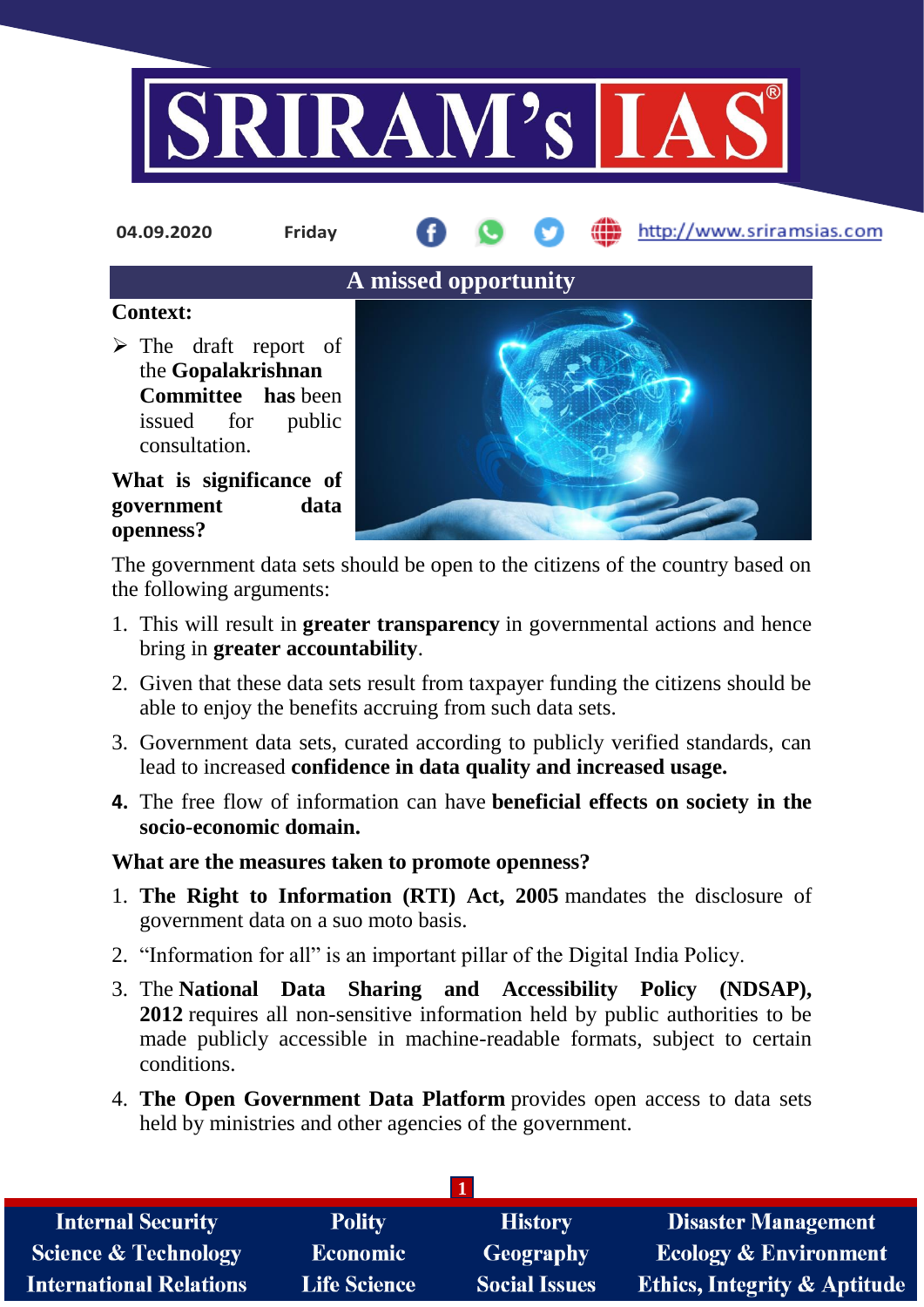

http://www.sriramsias.com **04.09.2020 Friday**

#### **What are major concerns?**

India has **failed to create an open data society** due to the following reasons.

- *Poor implementation of existing guidelines:* Despite the well-intended provisions of the National Data Sharing and Accessibility Policy (NDSAP), 2012, its implementation has been far from satisfactory.
- The **quality and quantity of data sets published by the government have not been satisfactory**. The data sets released by governments are often inconsistent, incomplete, outdated, published in non-machine readable or inconsistent formats, include duplicates, and lack quality metadata, thereby reducing re-usability.
- *Reluctance to provide information:* The administration has been reluctant to make valuable information sets available to the public on grounds of sensitivity of the information and has been **using provisions like the exceptions provided under the RTI act and the official secrets act provisions.**
- The **Gopalakrishnan Committee has** recommended among other things, making non-personal data "open".
- **Non-personal data:** Non-personal data are data that do not identify an individual.
- $\triangleright$  Non-personal data sets can be useful in either framing public policy or creating and providing new services. Non-personal data are viewed as critical for the development of the AI ecosystem.

#### **Lacunae in the recommendations:**

The article discusses some of the shortcomings in the Gopalakrishnan Committee recommendations.

- **Government data sets:** The Gopalakrishnan Committee report **does not adequately address governance frameworks around government data sets.** Instead, the report largely focuses on the dangers posed by data collection by private sector entities.
- $\triangleright$  The Gopalakrishnan Committee does not evaluate the challenges with existing policies and practices pertaining to government data, and does not offer solutions on this front.

**2** 

| <b>Internal Security</b>        | <b>Polity</b>       | <b>History</b>       | <b>Disaster Management</b>              |  |  |  |
|---------------------------------|---------------------|----------------------|-----------------------------------------|--|--|--|
| <b>Science &amp; Technology</b> | <b>Economic</b>     | Geography            | <b>Ecology &amp; Environment</b>        |  |  |  |
| <b>International Relations</b>  | <b>Life Science</b> | <b>Social Issues</b> | <b>Ethics, Integrity &amp; Aptitude</b> |  |  |  |